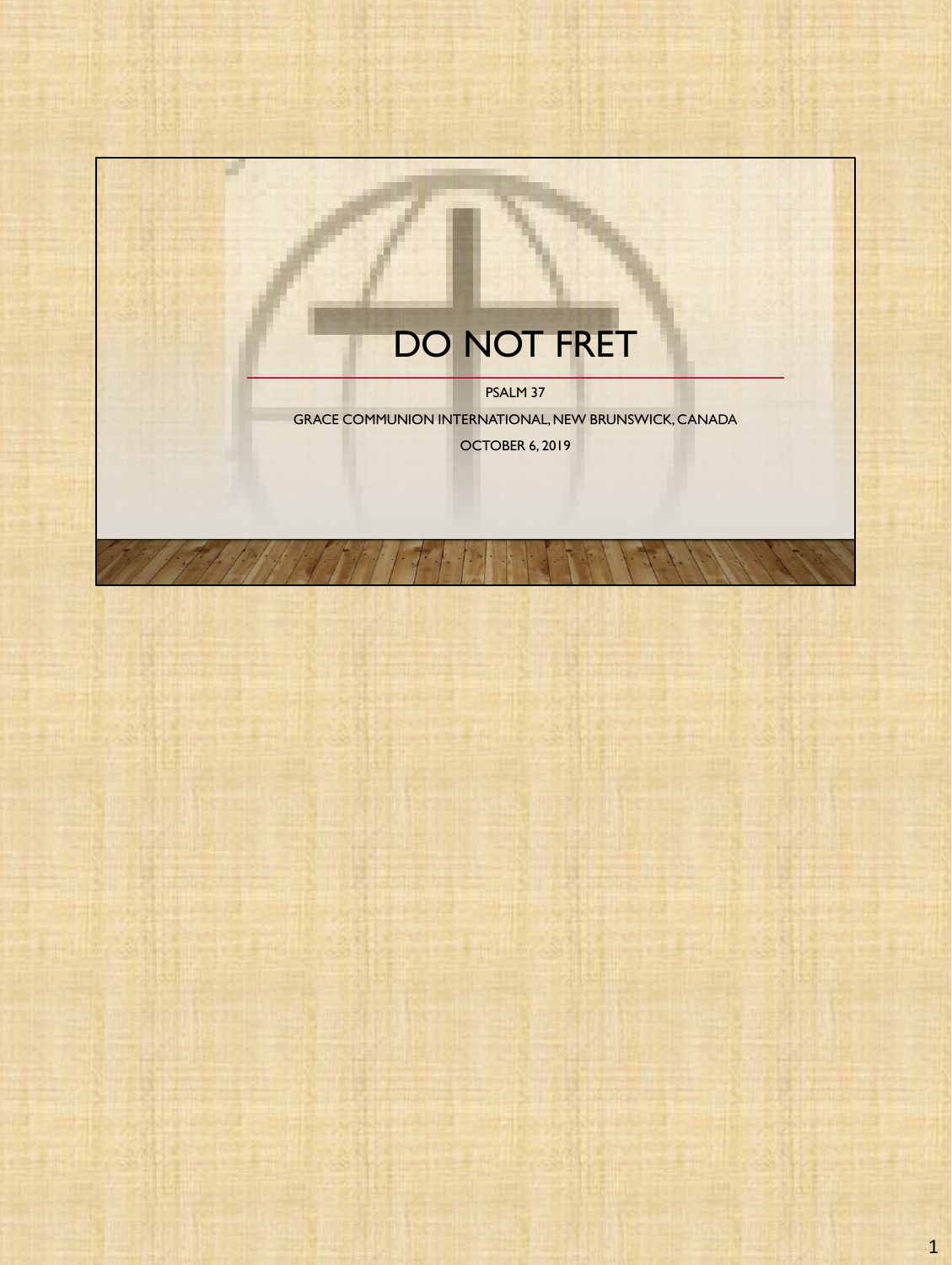## SCRIPTURE READING PSALM 37:1-10 (ESV)

DO NOT FRET

2

"1 ¶ 'OF DAVID.' Fret not yourself because of evildoers; be not envious of wrongdoers!

2 For they will soon fade like the grass and wither like the green herb.

3 Trust in the LORD, and do good; dwell in the land and befriend faithfulness.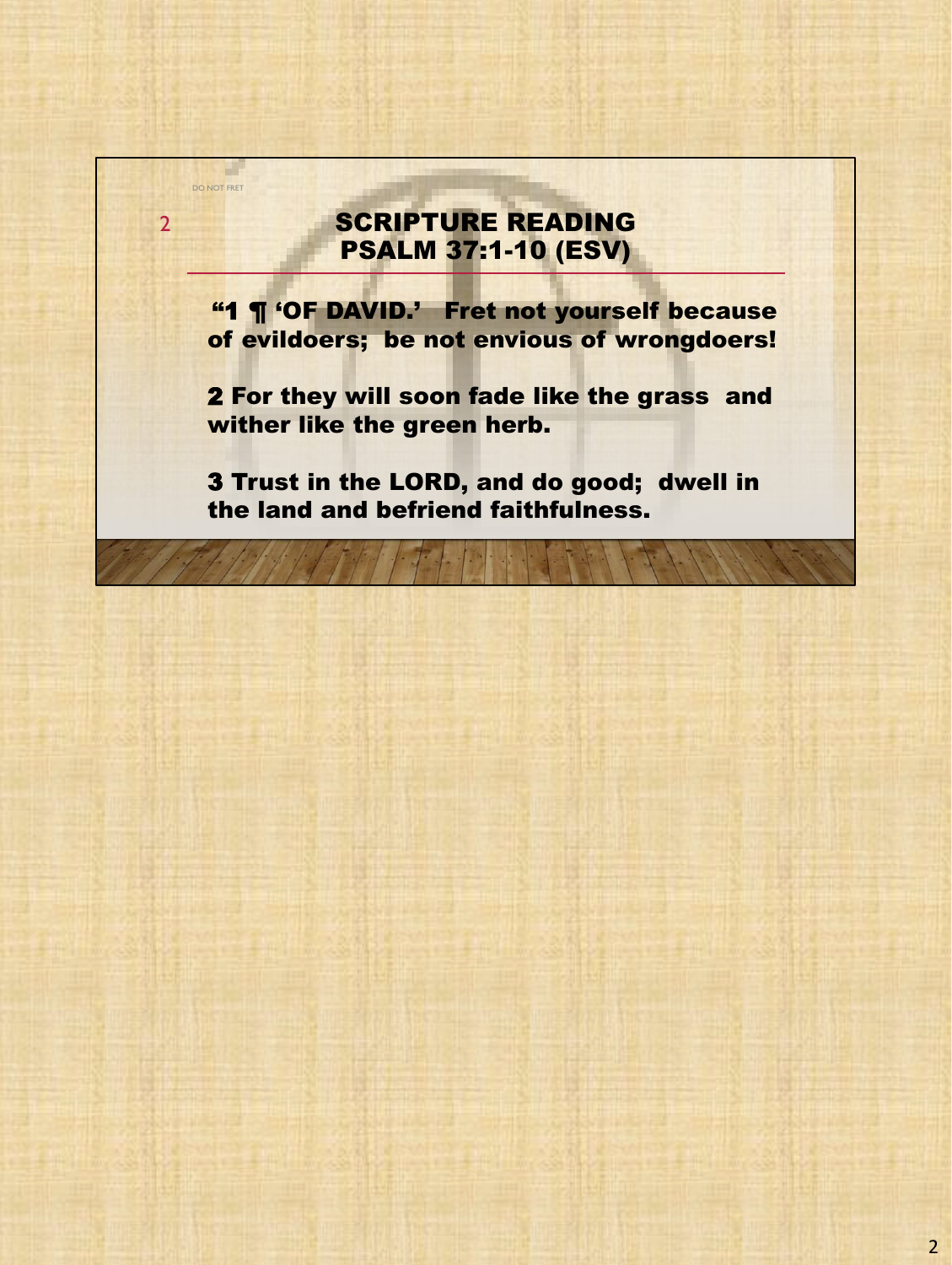a l DO NOT FRET 3 4 Delight yourself in the LORD, and he will give you the desires of your heart. 5 Commit your way to the LORD; trust in him, and he will act. 6 He will bring forth your righteousness as the light, and your justice as the noonday.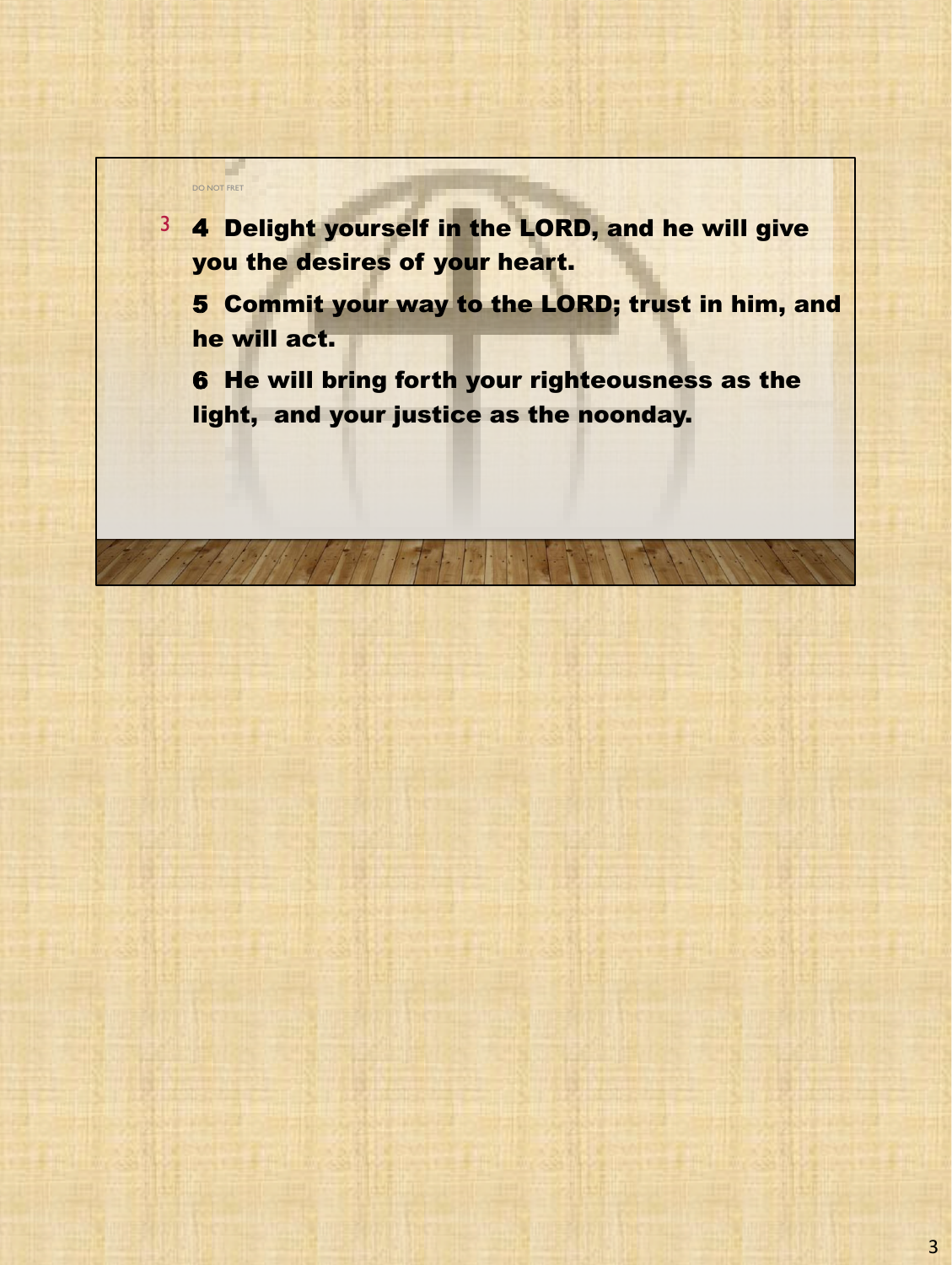7 ¶ Be still before the LORD and wait patiently for him; fret not yourself over the one who prospers in his way, over the man who carries out evil devices!

4

DO NOT FRET

a ka

8 Refrain from anger, and forsake wrath! Fret not yourself; it tends only to evil.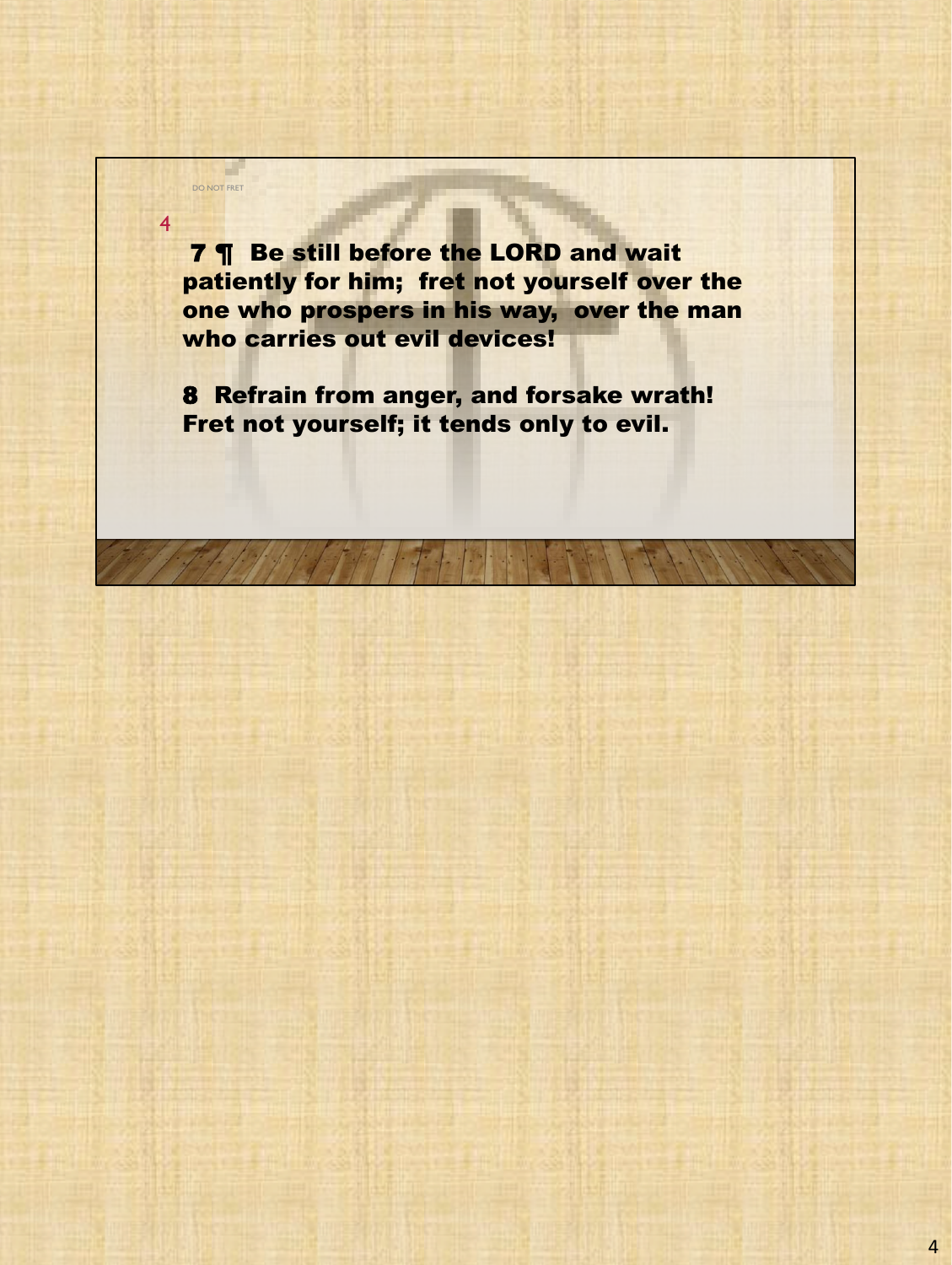5 9 For the evildoers shall be cut off, but those who wait for the LORD shall inherit the land.

DO NOT FRET

a ka

10 In just a little while, the wicked will be no more; though you look carefully at his place, he will not be there." (Ps 37:1-10 ESV)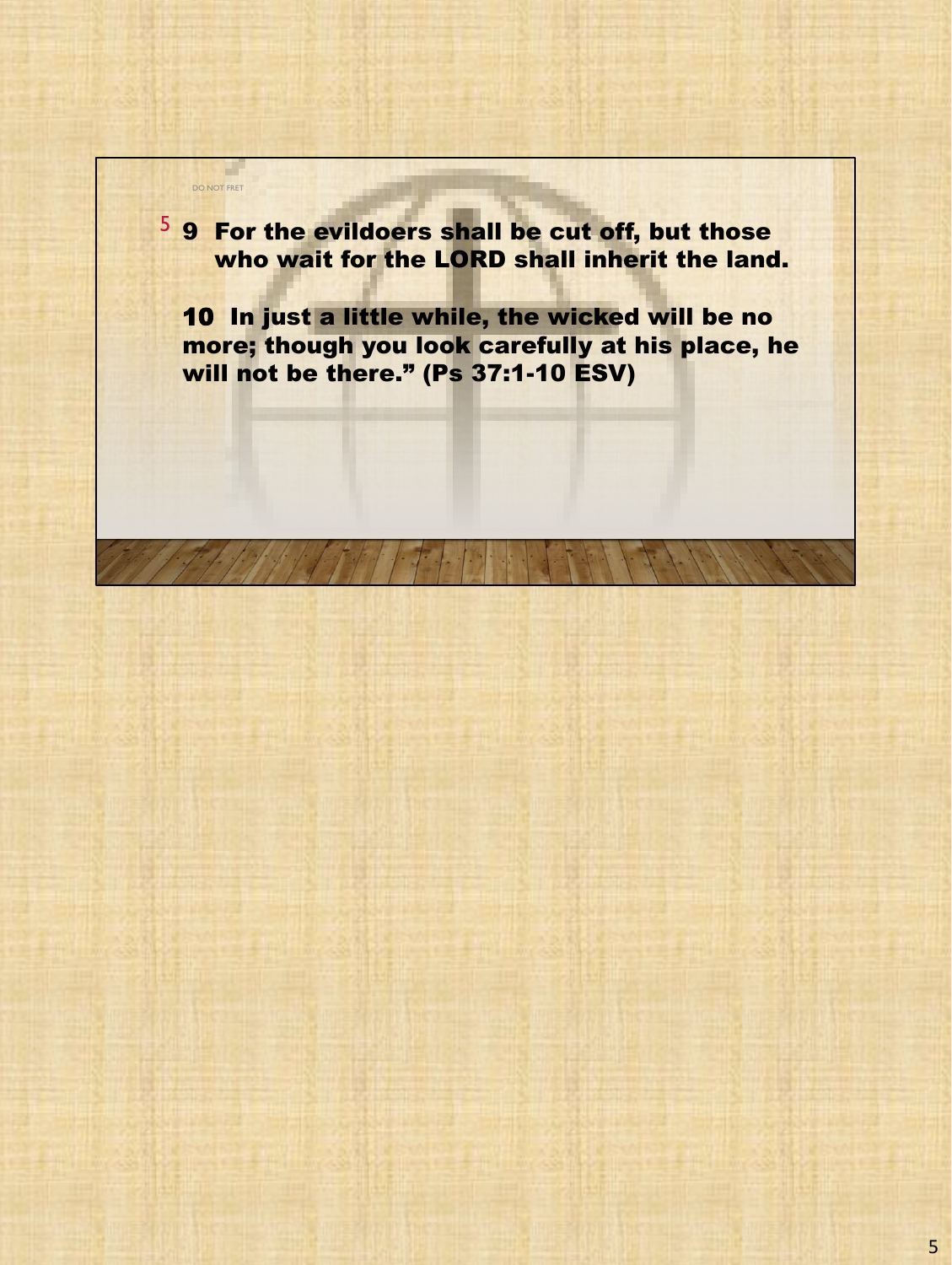

Over time, words change meaning.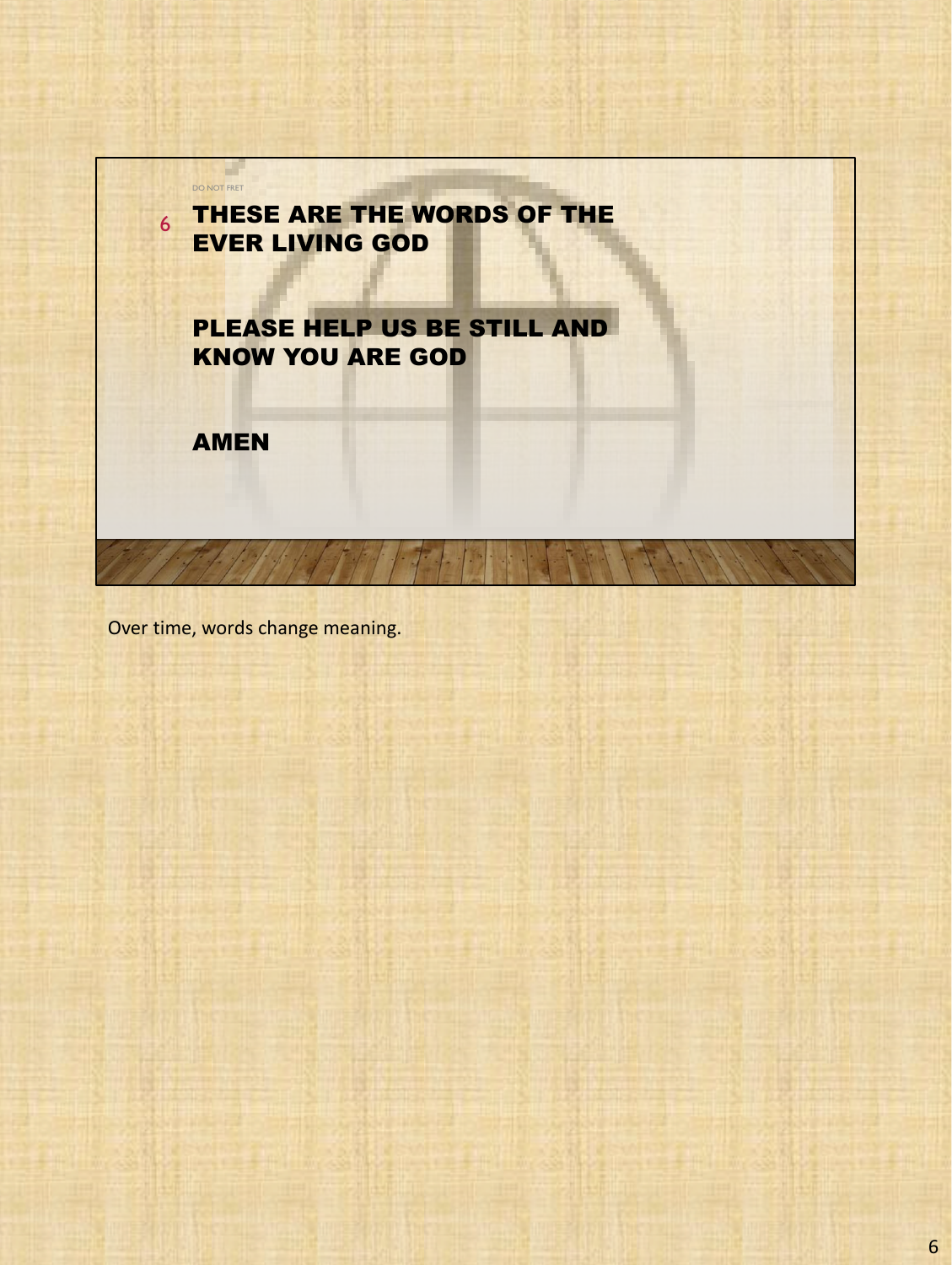

Because words can have different meanings, it can be confusing as we speak with one another.

There are many modern examples:

In our time, "pot" can mean a literal "pot" or "marijuana".

**Weed** can mean an unwanted grass in the garden that needs to be pulled out or it can mean **marijuana**.

*Silly: Meanwhile, silly went in the opposite direction: in its earliest uses, it referred to things worthy or blessed; from there it came to refer to the weak and vulnerable, and more recently to those who are foolish.*

*Myriad: If you had a myriad of things 600 years ago, it meant that you specifically had 10,000 of them—not just a lot.*

*Naughty: Long ago, if you were naughty, you had naught or nothing. Then it came to mean evil or immoral, and now you are just badly behaved. (from*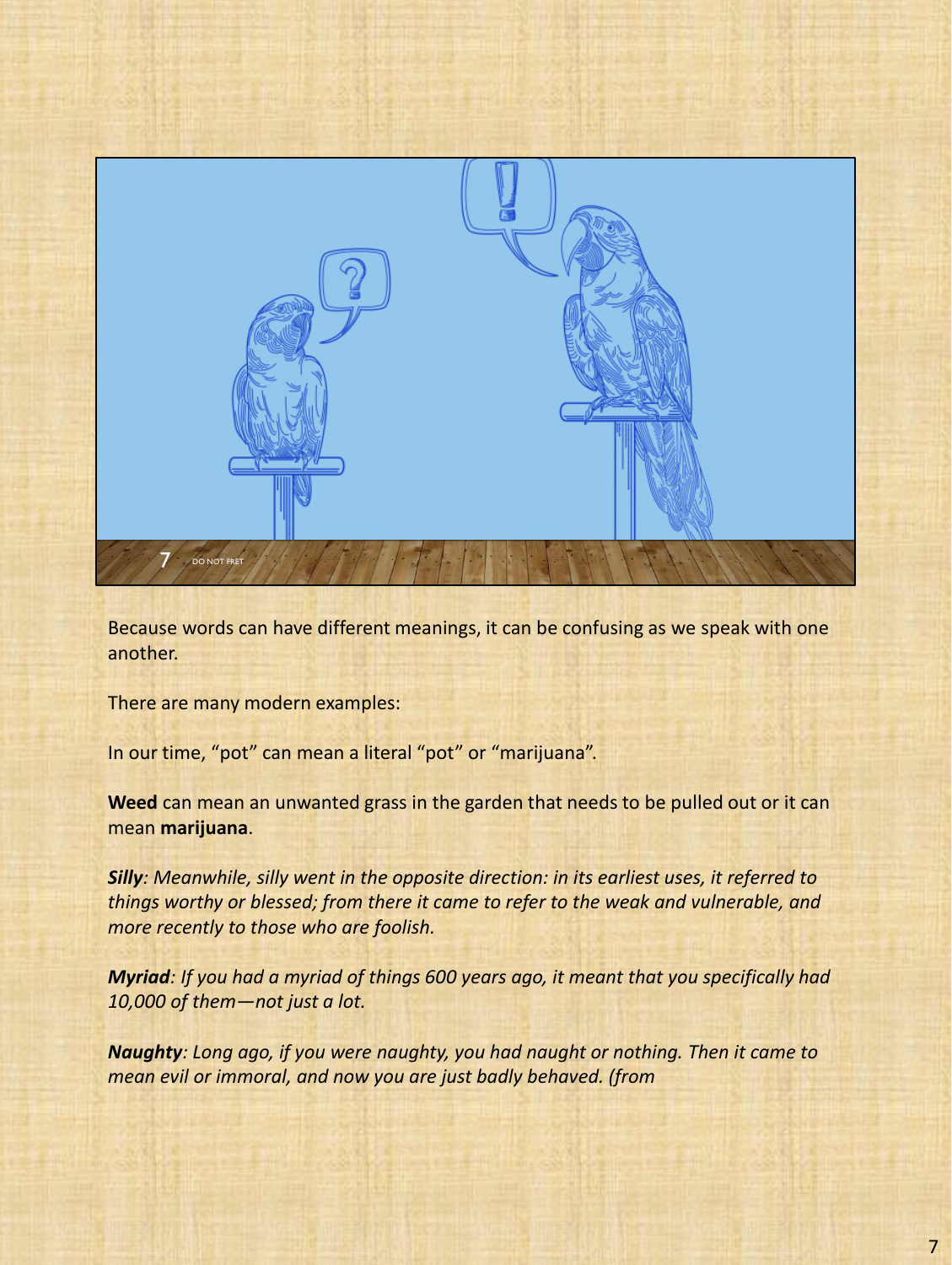*https://ideas.ted.com/20-words-that-once-meant-something-very-different/)* 

Even sometimes as husband and wife, as we have discussions, we may understand the same word very differently. It will impact our reactions towards each other. That is why we are to listen to one another in love not jumping to conclusions.

Misunderstanding can come up when we read the Bible. Psalm 37 and the word **"fret"**  is such a word. The problem does not come up in the French language as the word used retains the original Hebrew meaning.

What do we understand when we hear the word "fret" with our modern minds? What is the meaning of the word in the biblical sense?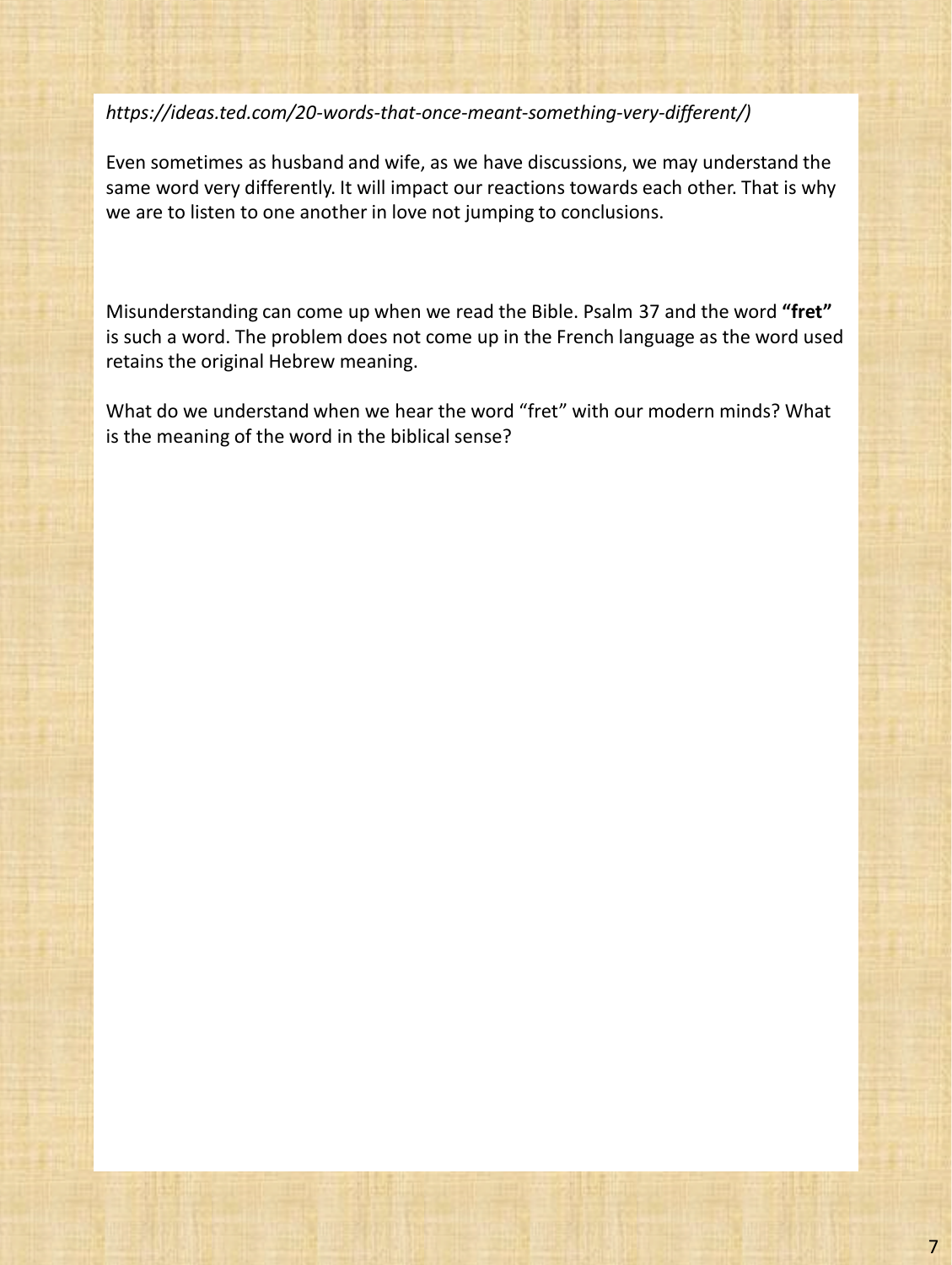**FRET** verb: If you fret about something, you worry about it. Synonyms: worry , anguish, brood, agonize, obsess, lose sleep, upset yourself, distress yourself (Collins English Dictionary) charah (khaw-raw') to glow or grow warm; figuratively (usually) to blaze up, of anger, zeal, jealousy; to burn or be kindled with anger (Hub Bible) DO NOT FRET 8

The following are some examples of how this word is used in the Bible. Understanding the meaning of this word will help us to appreciate Psalm 37 and God's instructions.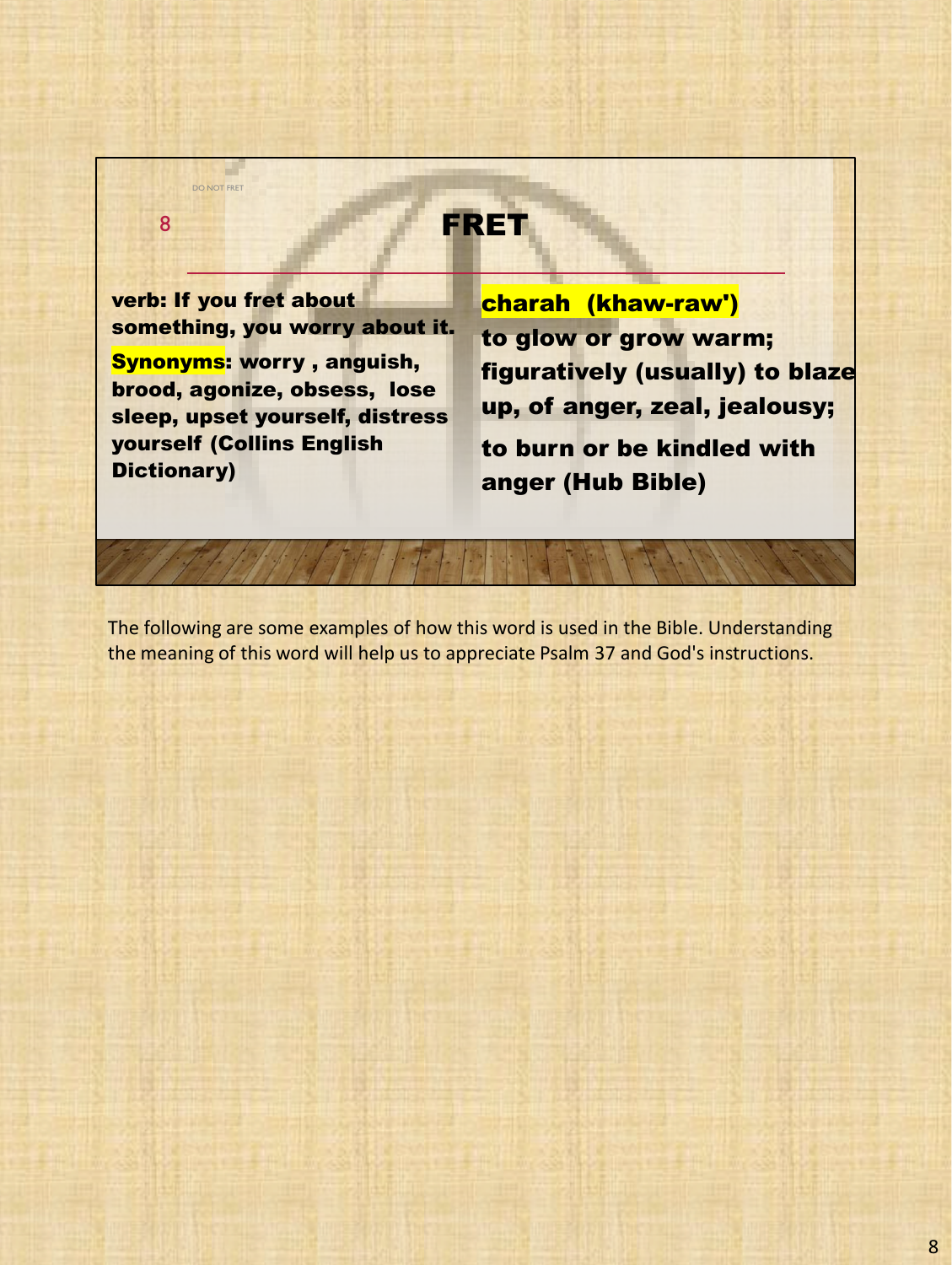<sup>9</sup> Ge 4:5 but He did not respect Cain and his offering. And Cain was very angry <02734>, and his countenance fell.

DO NOT FRET

a l

Ge 30:2 And Jacob's anger was aroused <02734> against Rachel, and he said, "Am I in the place of God, who has withheld from you the fruit of the womb?"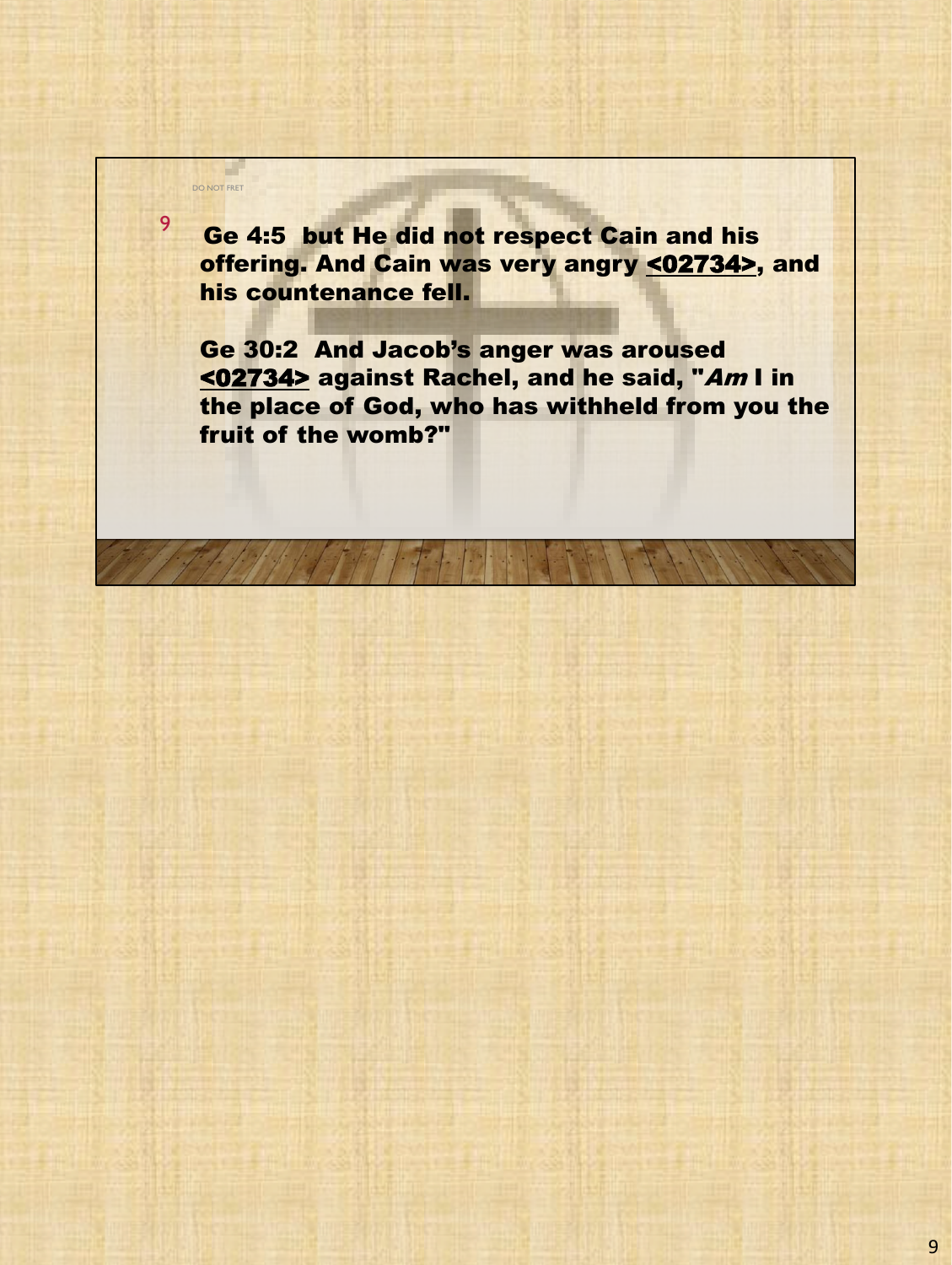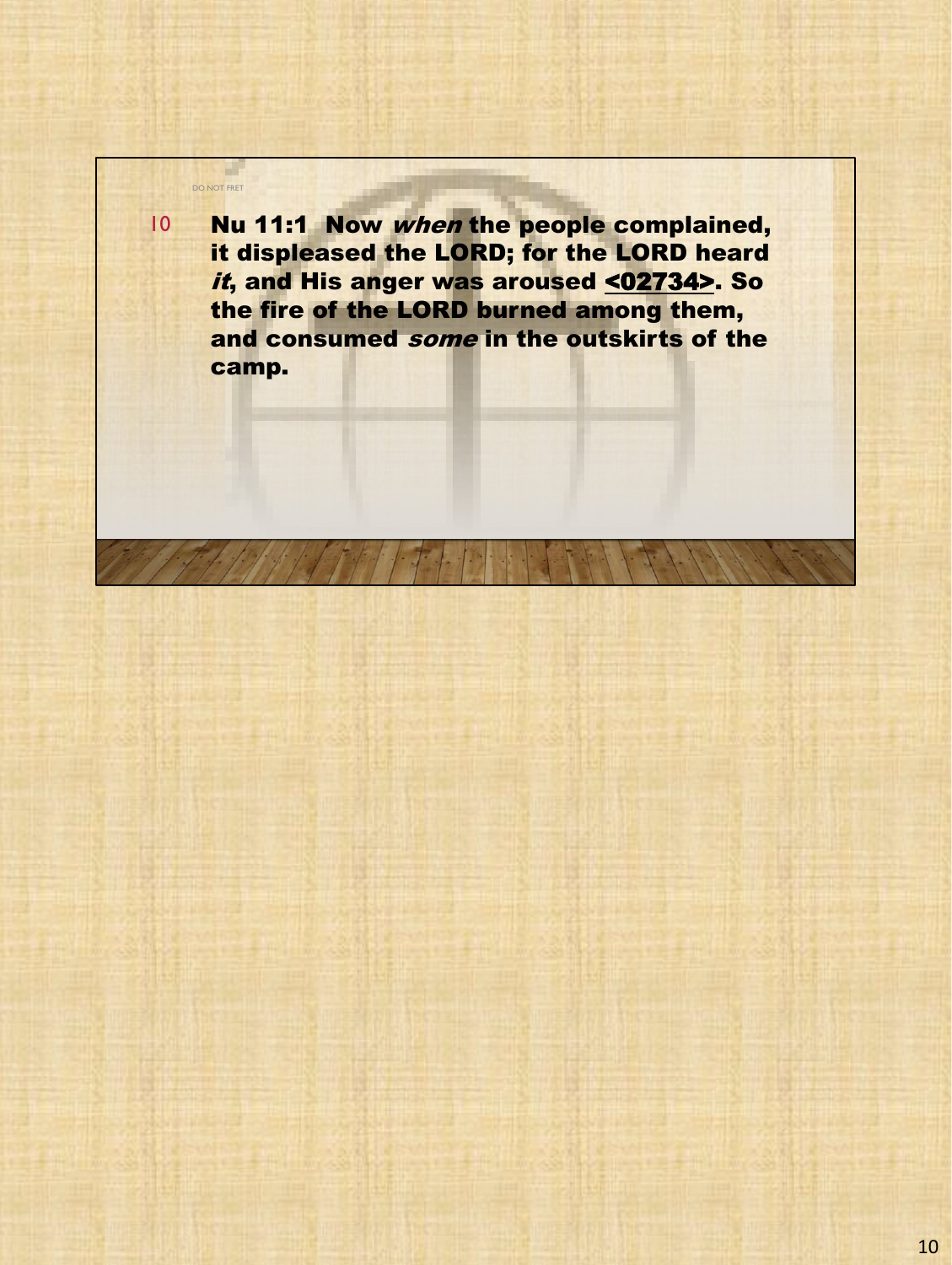

There are certainly many injustices in this world. It often appears as if evil wrongdoers of all kinds prosper. Many seem to have more material wealth. They have the bigger houses.

In our world, we see many people get rich at the expense of others. So many are fretting. So many are angry at the injustices that exist.

We just need to see or read the daily news. We see protests and anger boiling over because of corruption, injustice, inequalities, discrimination and the list goes on.

It's easy to get angry and inflamed over the wrongdoing that we see around us. When we stop and think, we all have been or are personally affected by evildoers of some kind or another.

Sometimes we may wonder why they appear to be prospering while we are struggling. We may envy them because they seem to get all the breaks.

These situations may be a really upsetting for us. We may have people in our minds towards whom we are really angry.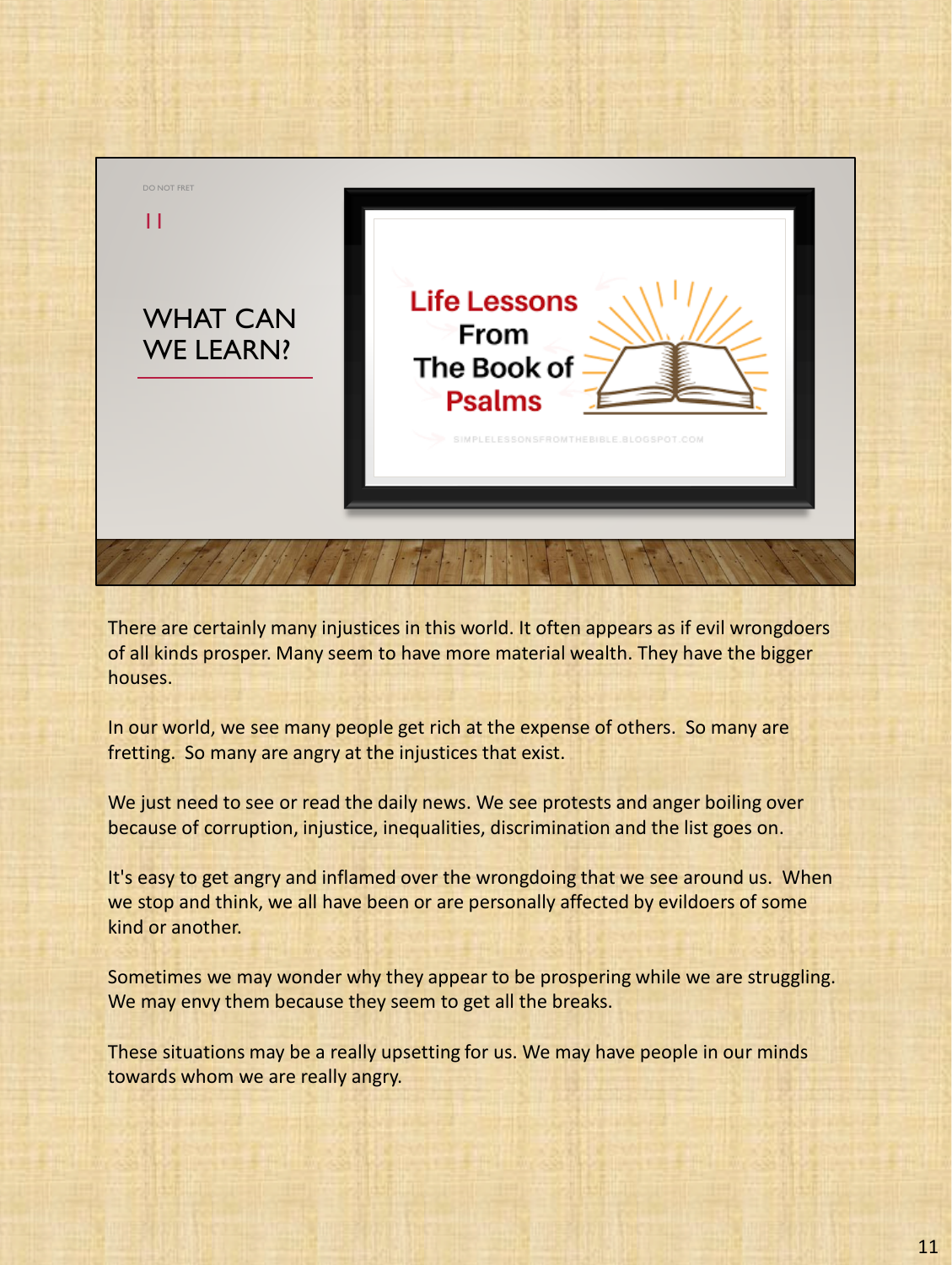God tells us clearly that these situations will not last forever. He tells us that such people will fade away like the grass.

As we think about this topic, it is vital that we realize that **"all have sinned and fall short of the glory of God"** (Romans 3:23). Maybe we realize that we have been evildoers or are perceived to be evildoers by others. That is another question...

Getting back to the topic, how are we to react, as God's people, to flagrant injustices occurring in our society today. There were injustices and evildoers in David's day. They have existed in every age and will continue to exist until Christ returns.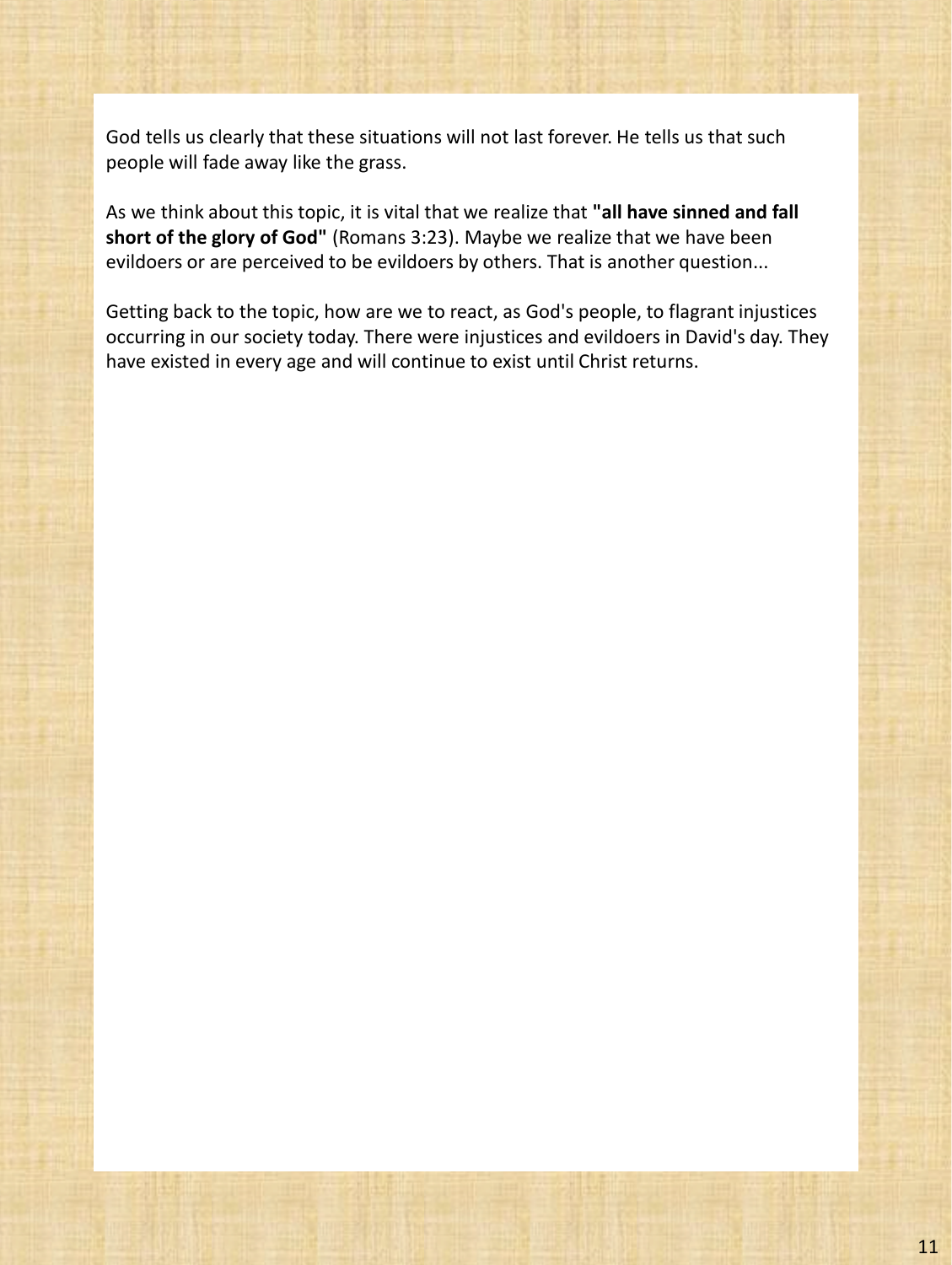

In the new covenant, people who have the Holy Spirit living in them, who have the mind of Christ, are to react differently than unbelievers..

In the face of injustice, we are to do three things: (next slide)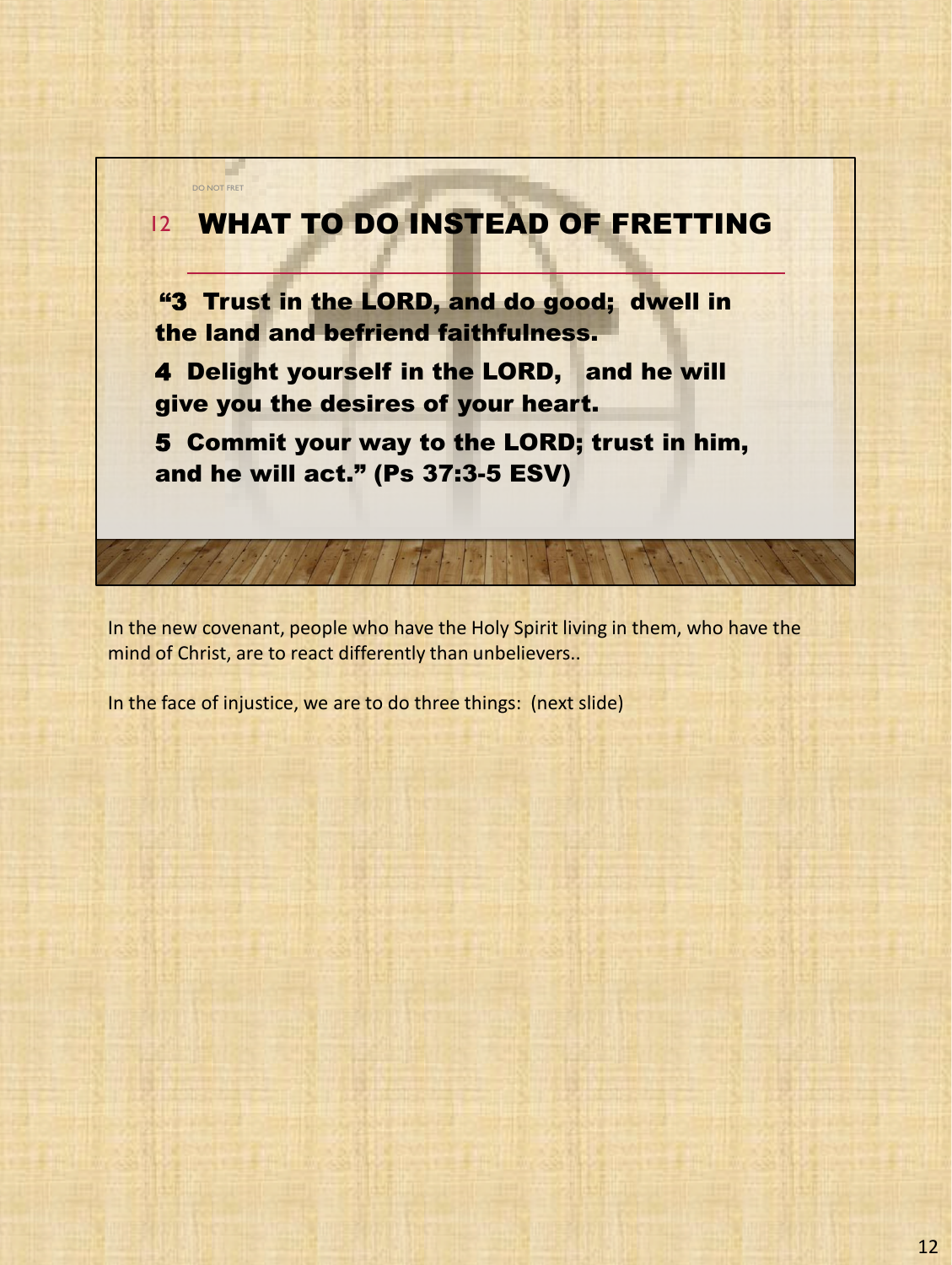

These are all acts of faith. We are to "**be still before the Lord"** and wait patiently and trust God to carry us through difficult situations. **(''Be still, and know that I am God. I will be exalted among the nations, I will be exalted in the earth!'' [Ps 46:10 ESV]"**

I have spoken with people who become so upsets with the injustice of this world that their fretting consumes them. It takes much of their mental energy. They feel angry most of the time. They are filled with anger and usually feel that if they were in charge or if their ideas were to be considered and followed that this would be such a better place.

Right now in our political climate, there is a lot of fretting, anger and jealousy. There are divisions. People are often upset with the leaders not affiliated with their own party. They become very angry at the system and voice it vociforously. It is easy for them to go into a rant, a tirade, an angry outburst.

We live in a world where we failed to remember that God has given freedom of choice to Adam and Eve and to their descendants. God has given us the choice to go their own way and to decide for ourselves what is right and what is wrong or to live united to Jesus following this law – the law of Christ as the apostle called it when writing to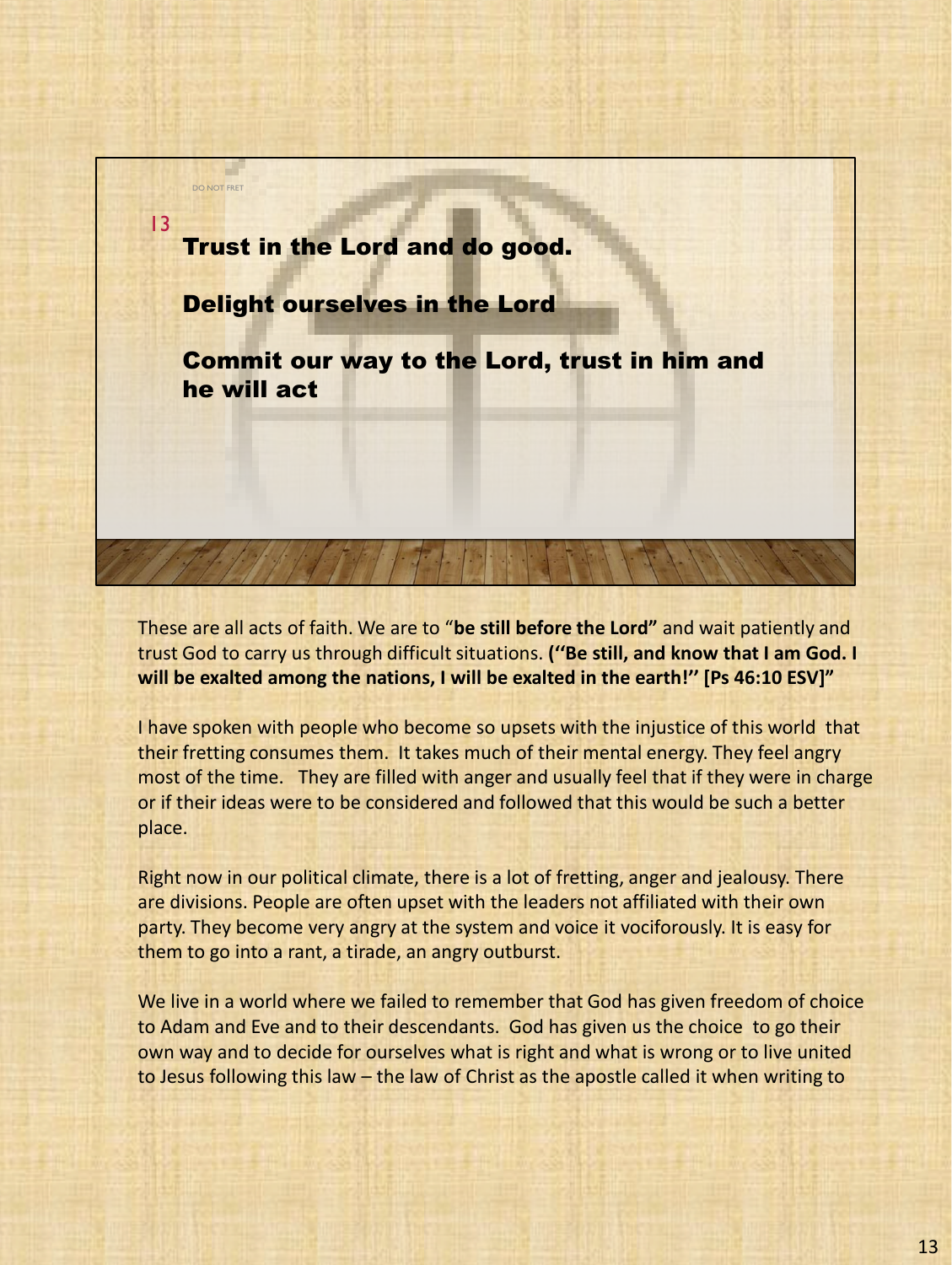the Corinthians. Adam and Eve lived tragic lives as they suffered the consequences of their decision. Cain murdered his brother Abel. Troubled relationships, injustices of all kinds have existed in our world since that fatal decision was made by our first parents. It brought death to the whole world.

As we saw in previous sermons, Jesus reversed the consequences of the decision of the first Adam when he became the last Adam and he died on the cross for all of us, was resurrected for all of us and ascended to the right hand of God is our high priest.

Although redeemed, humanity in general not knowing it's redemption in Christ is still going the way of the first Adam. Therefore, we should not be surprised that we have the problems that we have.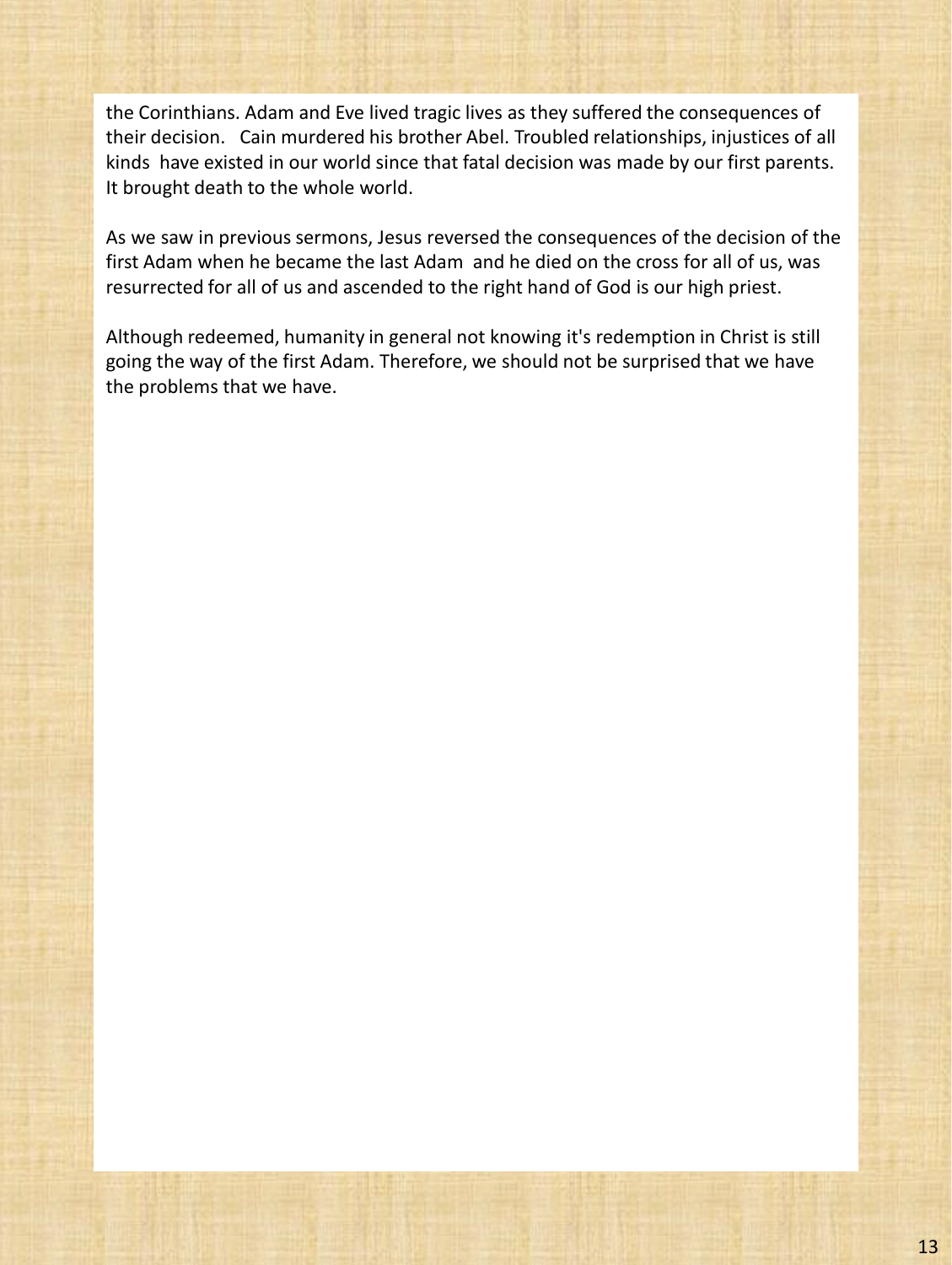## TWO DIFFERENT WAYS OF ACTING 14



DO NOT FRET

• "1 ¶ First of all, then, I urge that supplications, prayers, intercessions, and thanksgivings be made for all people, 2 for kings and all who are in high positions, that we may lead a peaceful and quiet life, godly and dignified in every way. 3 This is good, and it is pleasing in the sight of God our Savior, 4 who desires all people to be saved and to come to the knowledge of the truth." (1Ti 2:1-4 ESV)

Instead of hating, instead of nurturing a destructive anger, God wants us to be praying for people at the various levels of responsibilities and authority in society. God desires that we live peaceable lives. He desires all people to come to repentance.

How can we live peaceable lives if inside we are filled with anger, if we burn or are kindled with anger?

Still living in our fallen human nature, it is very easy to fall into that trap.

Anger is a normal emotion. God tells us that we become angry, we are not to sin. **"Be angry and do not sin; do not let the sun go down on your anger," (Eph 4:26 ESV)**

The following are common source of anger.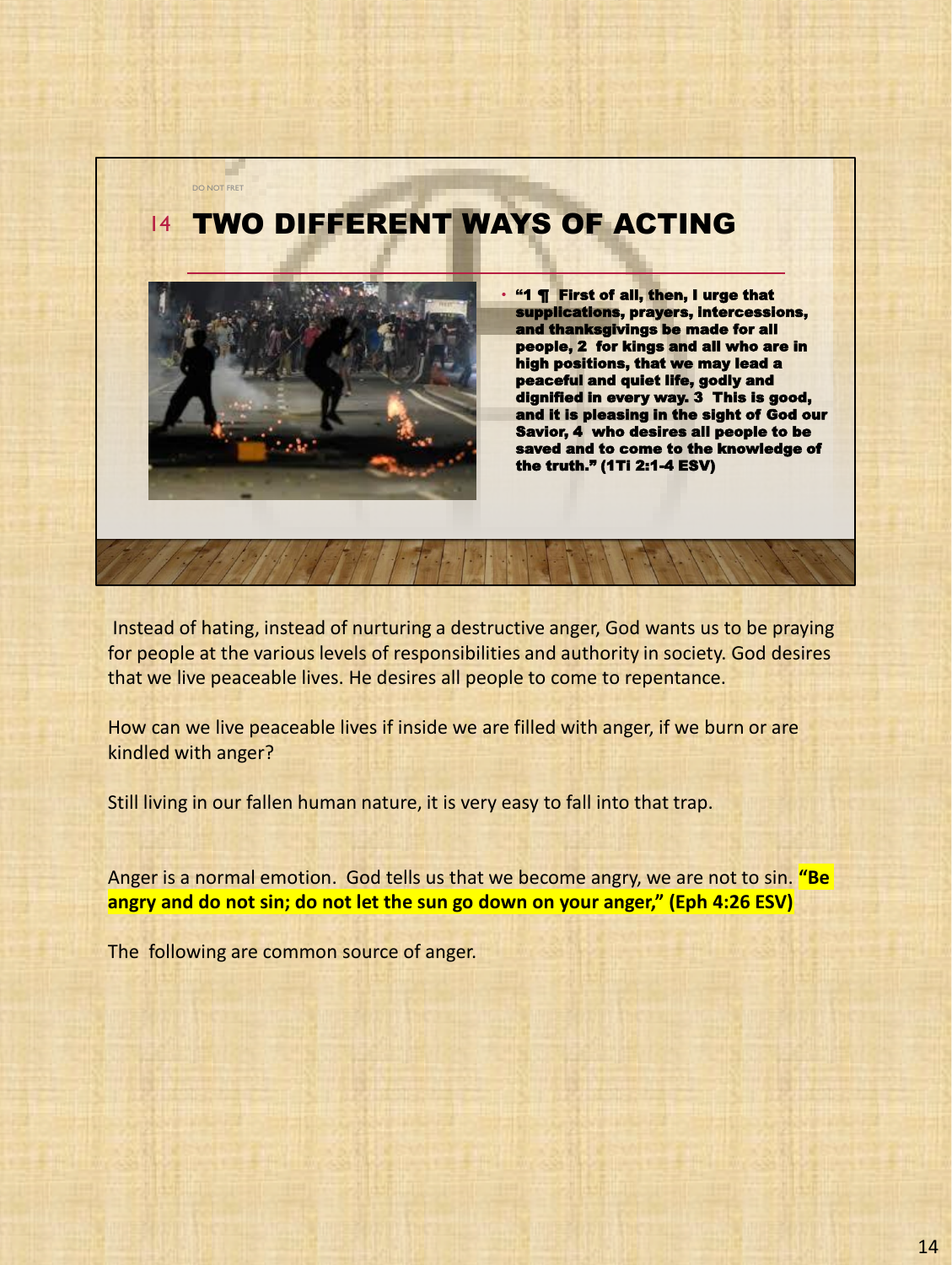

On top of these irritants, we may have memories from our past which are stored in us. We may have been emotionally, psychologically, spiritually and/or physically wounded by someone close to us or not. We may harbour resentment, bitterness that we may hold on to.

God tells us the following.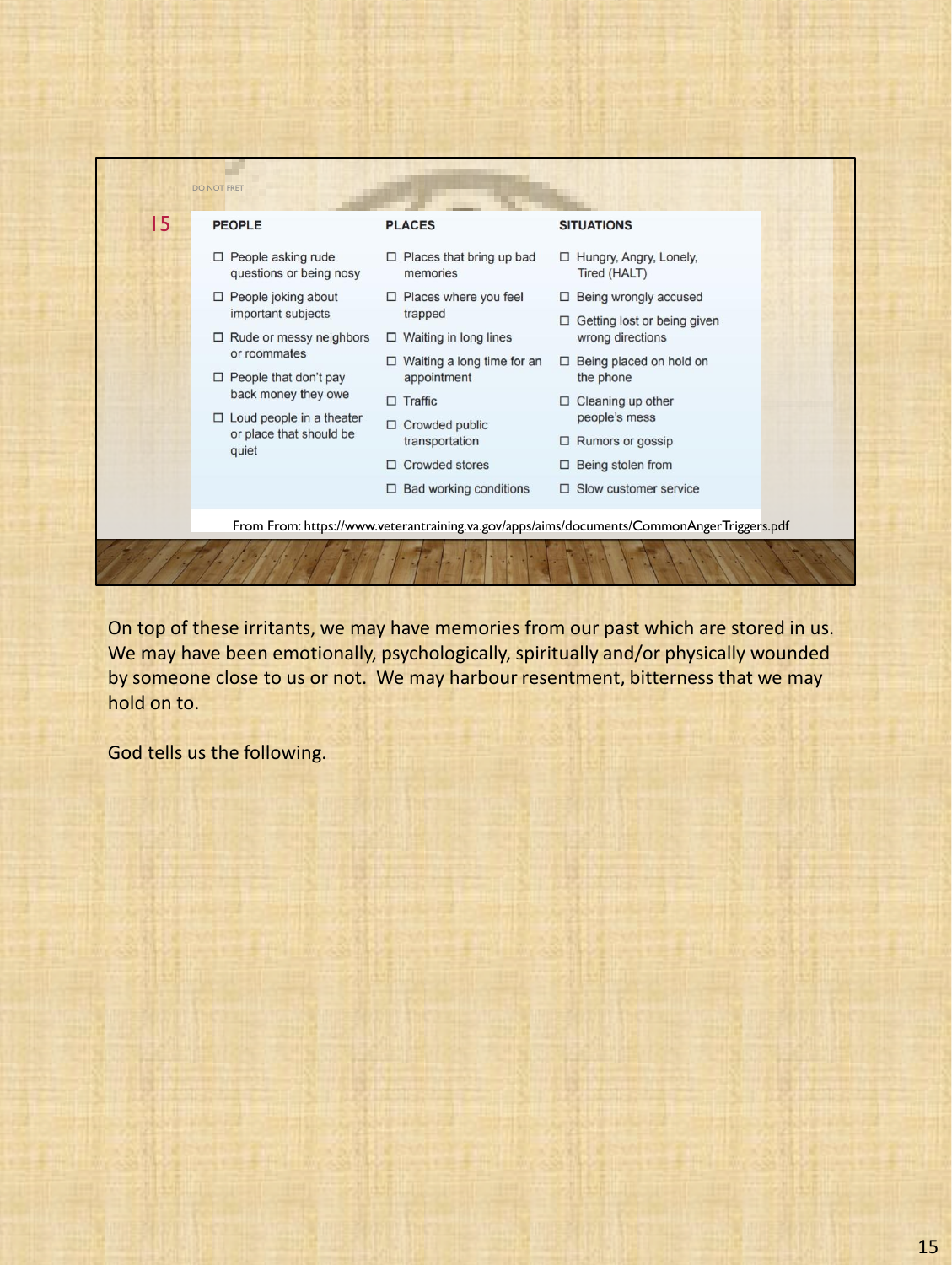

We need to remember as we read these verses that God promises are not physical such as land, good health, etc… but the gift of eternal life in Jesus.

We are also to remember that we were given the Holy Spirit who produces his fruit, the fruit of God whose qualities are love, patience, longsuffering, etc. and self-control.

Again, anger is a normal human emotions. Jesus was angry when he throw the money changers out of the temple.

In the OT we read about God's anger towards sin.

Moses was very angry when he saw the idol the Israelites had made when he came down from mount Sinai. He was so angry that he broke the tablets of the 10 commandments when he saw the idol they had made. **("18 But he said, "It is not the sound of shouting for victory, or the sound of the cry of defeat, but the sound of singing that I hear." 19 And as soon as he came near the camp and saw the calf and the dancing, Moses' anger burned hot, and he threw the tablets out of his hands and broke them at the foot of the mountain." (Ex 32:18-19 ESV)**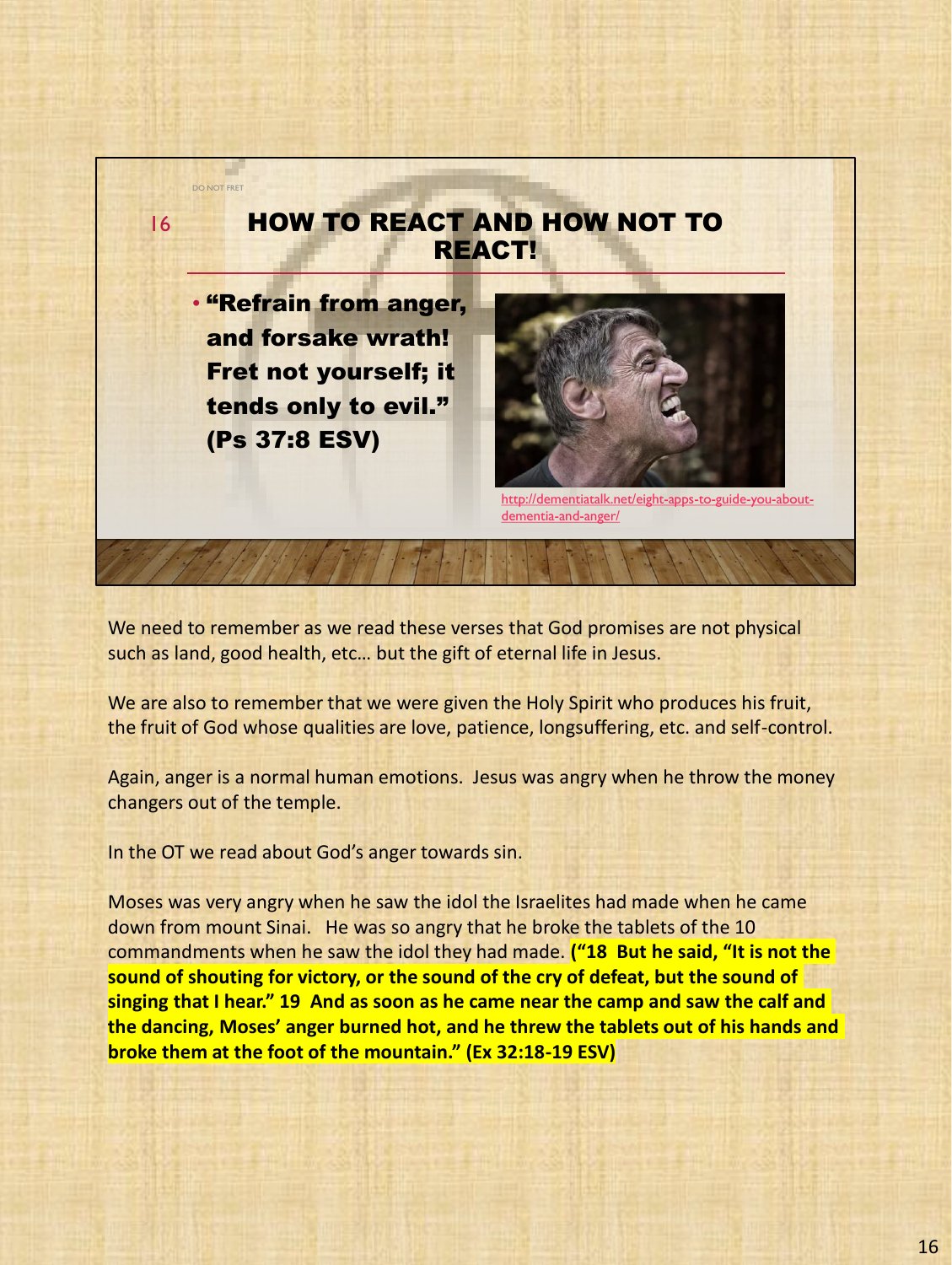I think we all get the point by now that we are to seek Jesus and receive the gift of peace that he alone can give by the Holy Spirit. (John 14:27). This peace is the gift of the whole God who is Father, Son and Holy Spirit one God in three distinct person loving and inhering and abiding in one another. The Greek word is perichoresis.

We are not to be surprise that we have challenges in the world ridden with sin. God will not fix every difficult situations in our life but he will give us the strength to endure. In his time, he will turn these situation to good. (Rom 8:28).

Suffering In this world is to be expected. **"For I consider that the sufferings of this present time are not worth comparing with the glory that is to be revealed to us." (Ro 8:18 ESV)**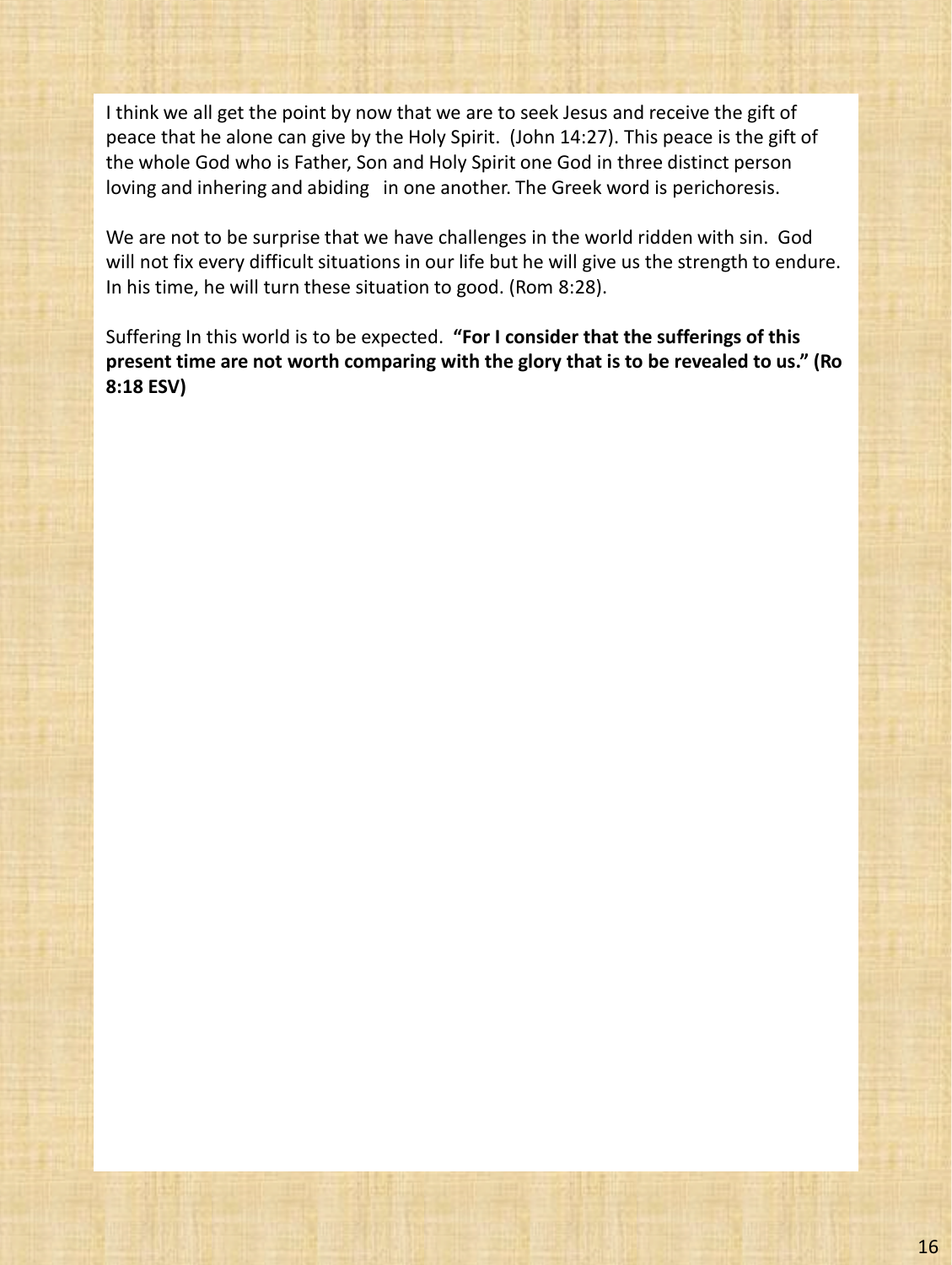"39 The salvation of the righteous is from the LORD; he is their stronghold in the time of trouble.

40 The LORD helps them and delivers them; he delivers them from the wicked and saves them, because they take refuge in him." (Ps 37:39-40 ESV)

## These are very encouraging words, aren't they?

DO NOT FRET

17

In his book, "the Problem of Pain", C. S. Lewis wrote the following, "suffering brings home to us the distressing fact of our mortality, too easily ignored. It reminds us of our frailty and hints of the coming of death. 'It removes the veil; it plants the flag of truth within the fortress of a rebel soul.' In short, it creates a climate in which our thoughts are gently directed toward God, whom we might otherwise ignore. 'God shouts to us in our pains; it is his megaphone to arouse a deft world.', , all must die, and any worldview that cannot cope with death is fatally deficient. Suffering gently prods our consciousness and forces us to contemplate the unpalatable but real fact of our future death and how our outlook on life declares to this sobering thought. It can sow the seeds of doubt about existing outlooks and lay the foundation for a very new way of thinking, living, and hoping. (Intellectuals Don't Need God and Other Modern Myths by Alister E. McGrath page 104.

Our walk in this world can be compared to that of the soldier. When a soldier goes to war, he does what he needs to do with the hope of seeing his family and his loved ones in a climate of peace.